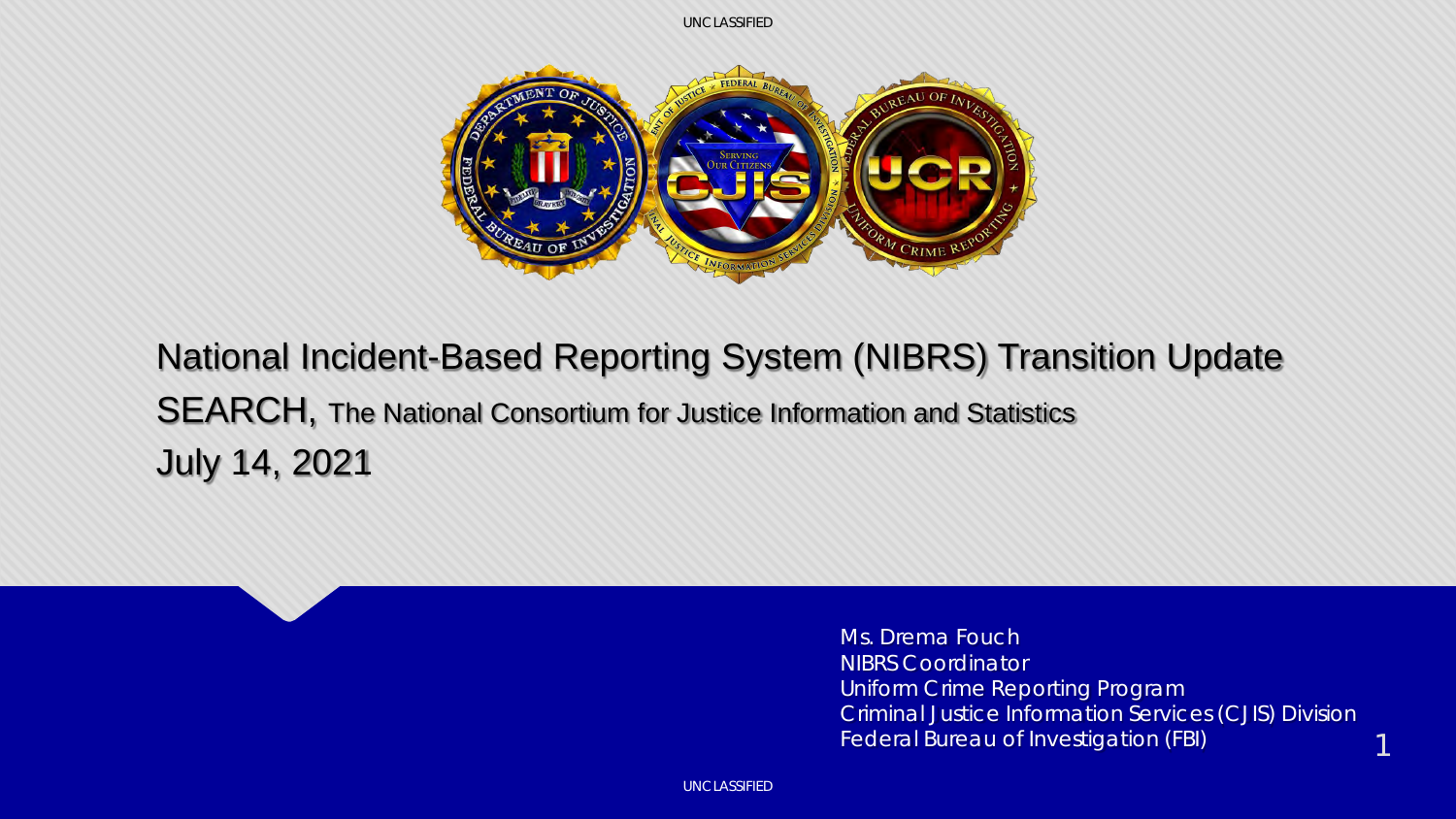### **NIBRS Participation**

- 10,177 agencies reporting NIBRS data
- 61.5 percent of total agencies reporting NIBRS data
- 56.7 percent of the population represented by NIBRS reporting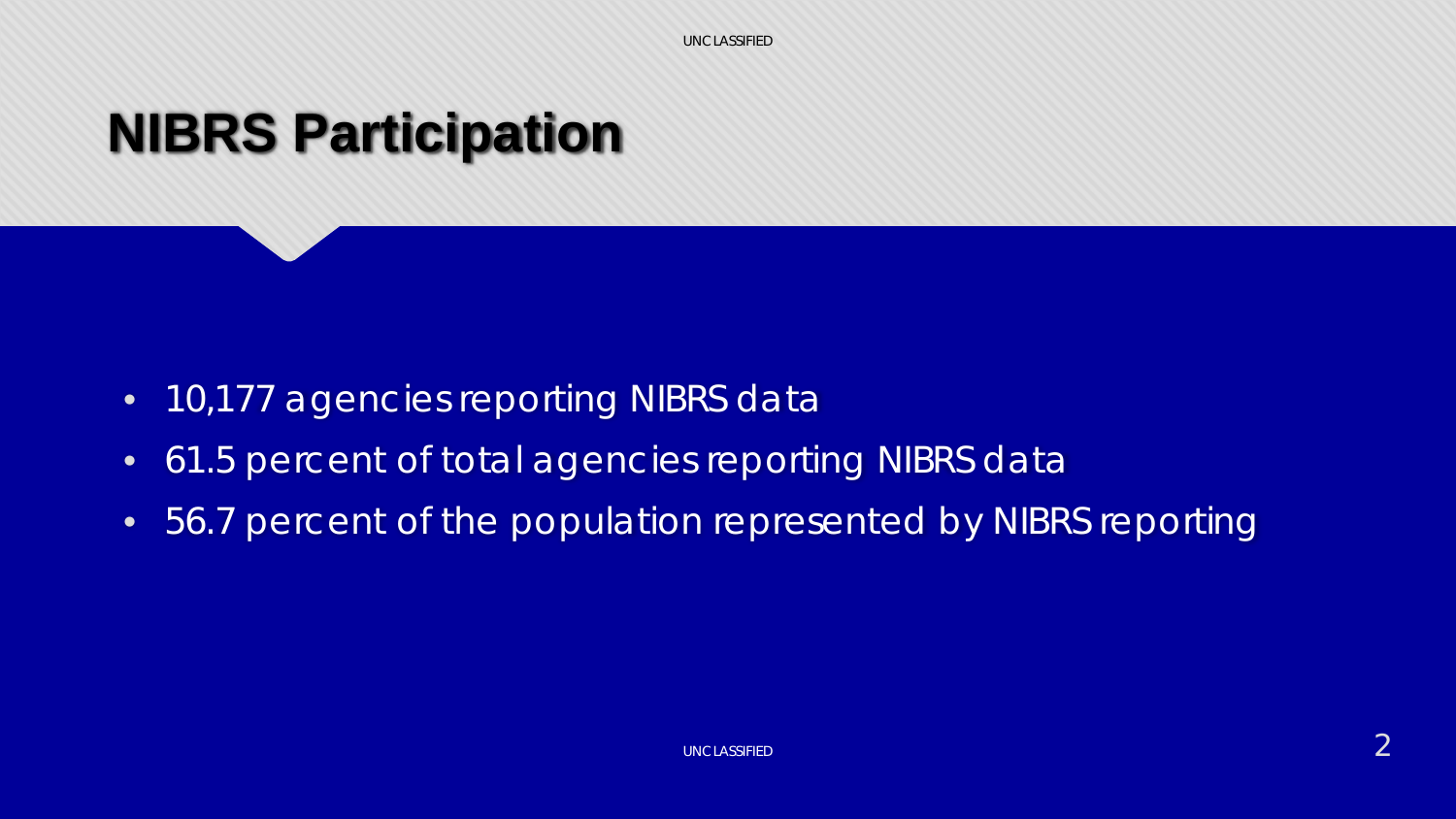

3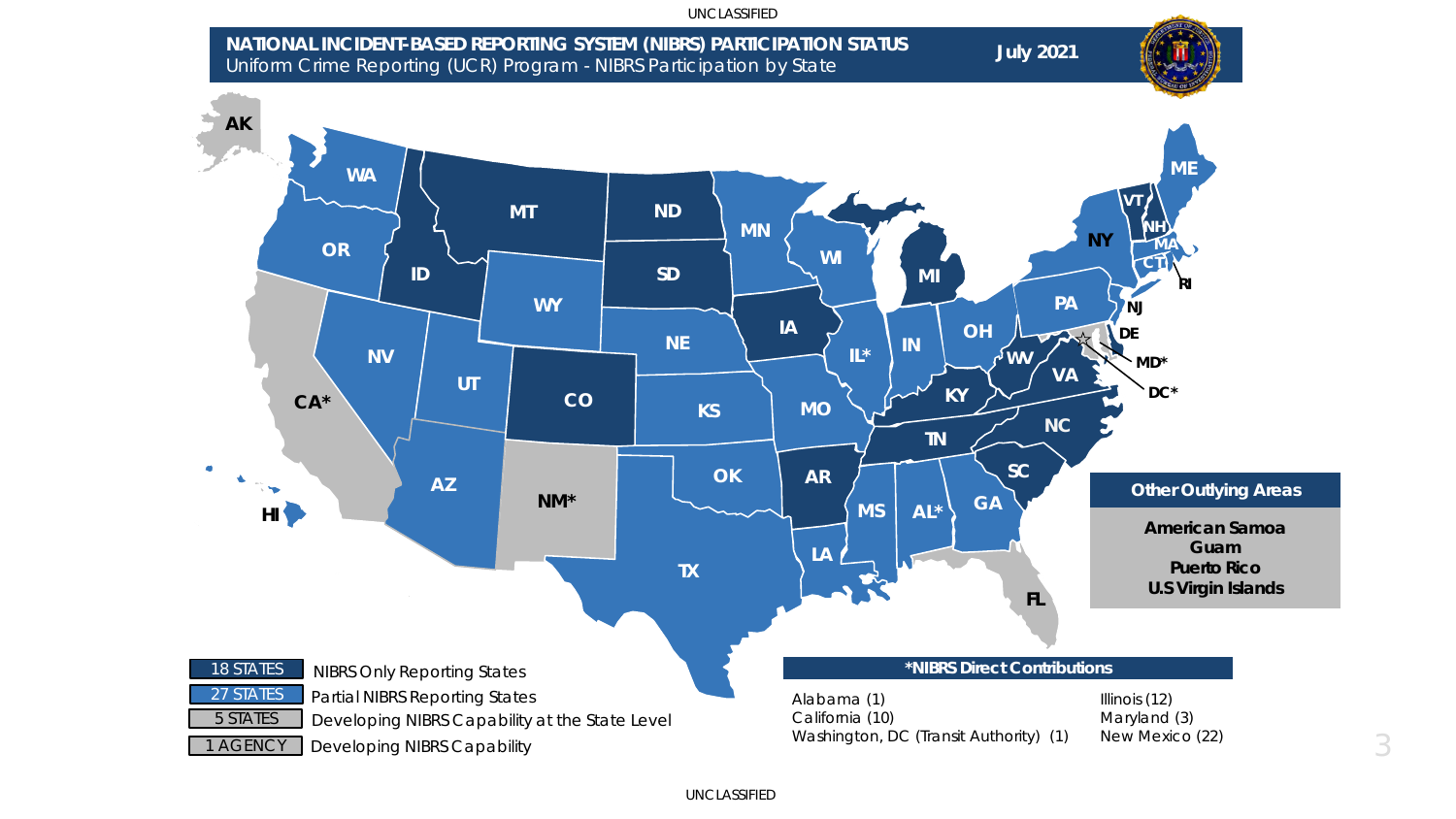## **State and Agency Certification**

State Certification **Illinois** New Jersey State Recertification Idaho **Louisiana** 

**Agency Certification** 12 Illinois Agencies 8 New Mexico Agencies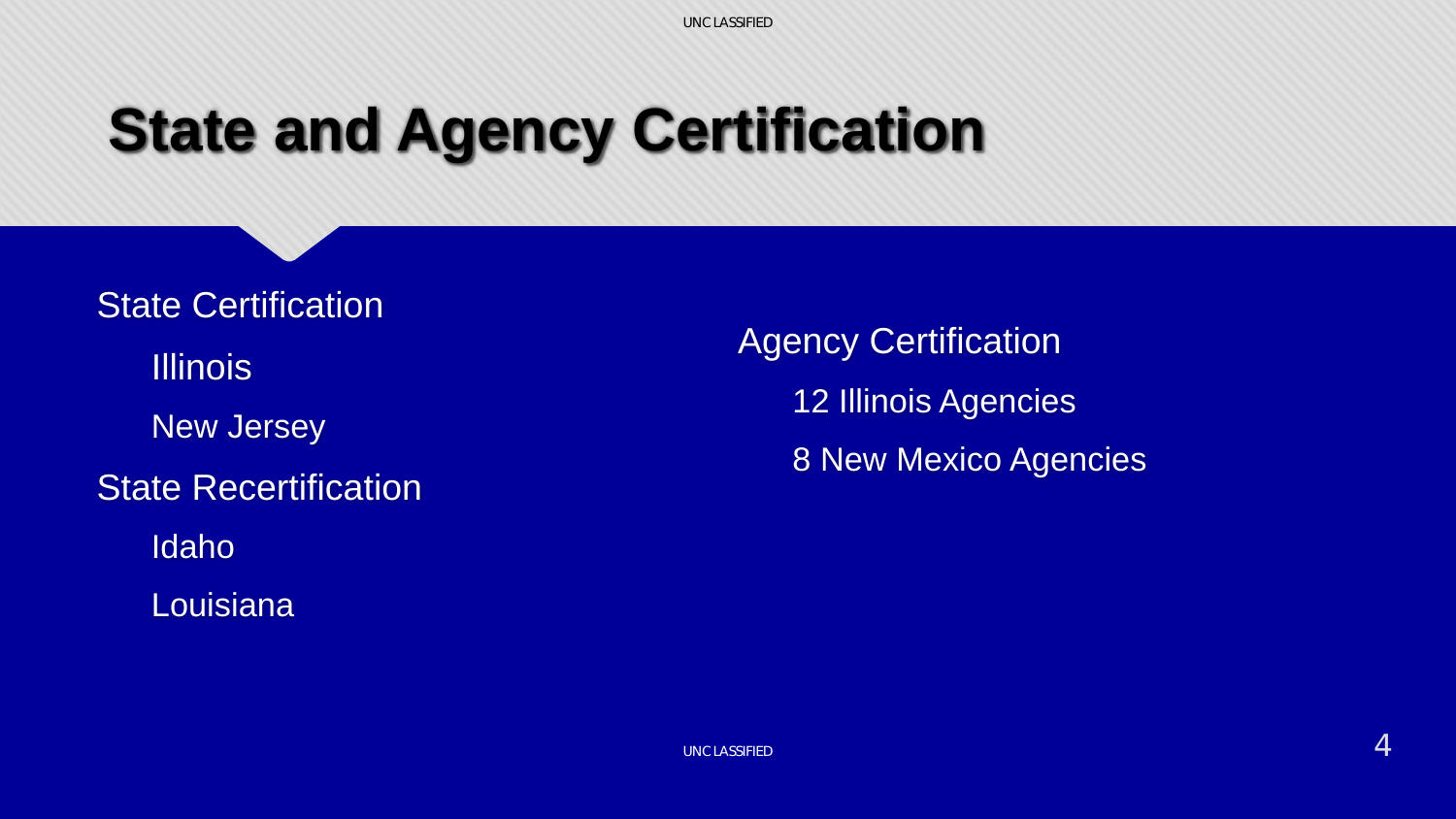# **Certification Testing**

As of July 1, 2021: **States California** Florida **Maryland** 

#### **Agencies**

- 1 Mississippi
- 9 New Mexico
- 3 Tribal
- U. S. Territories
	- Guam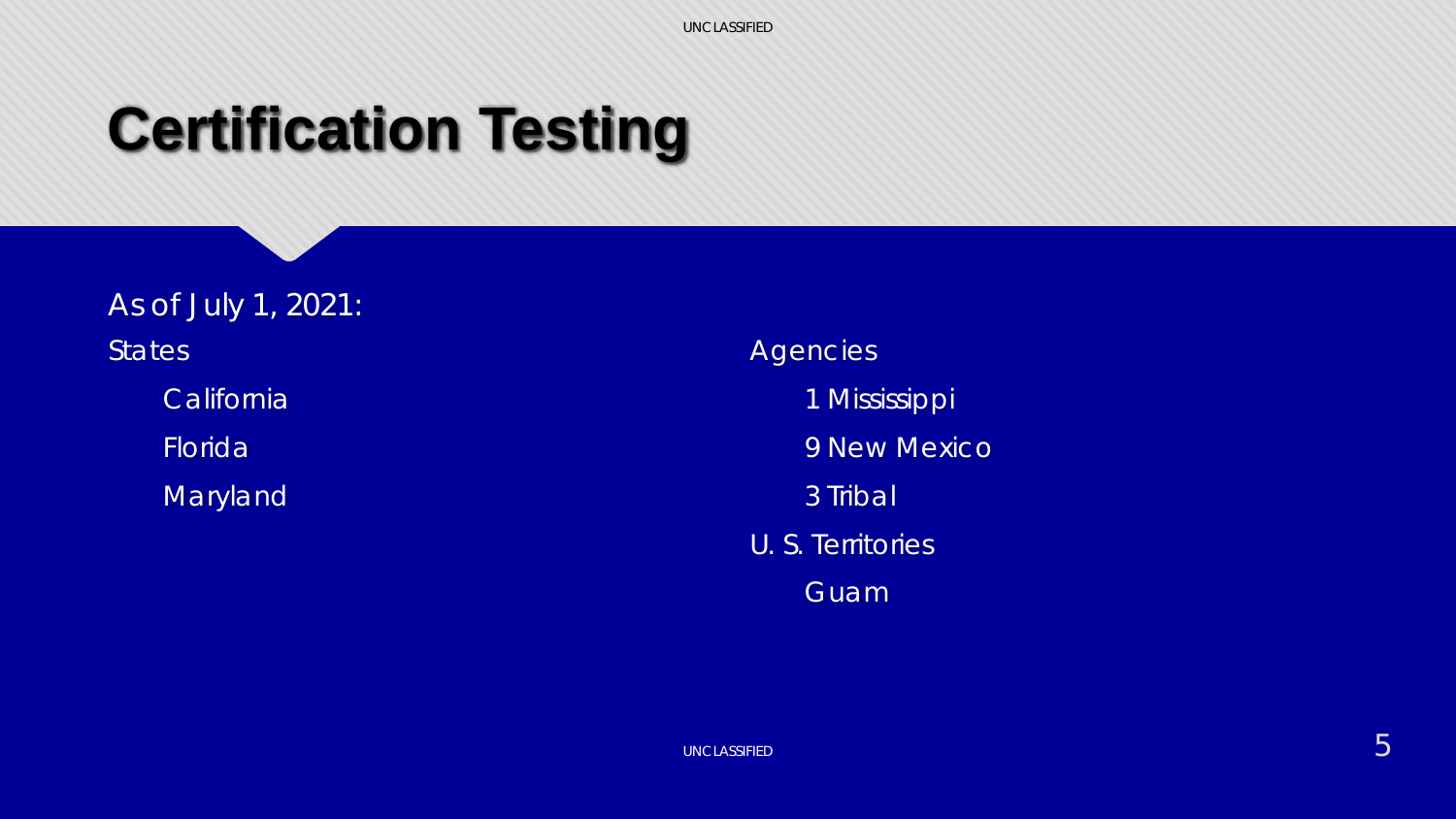## **Federal and Tribal Agency Participation**

As of July 1, 2021:

- 8 federal agencies submitting via the agency's case management system
	- Includes the FBI
- 31 federal agencies submitting via the NIBRS Collection Application (NCA)
	- Total agency universe 100
- 128 tribal agencies submitting via the NCA
	- 30 tribal agencies submitting via a state
	- 1 tribal agency directly submitting
- 3 federal agencies are testing using the current case management system (U. S. Coast Guard, U. S. Forest Service, and the U. S. Air Force Security Forces)
- Total agency universe 194